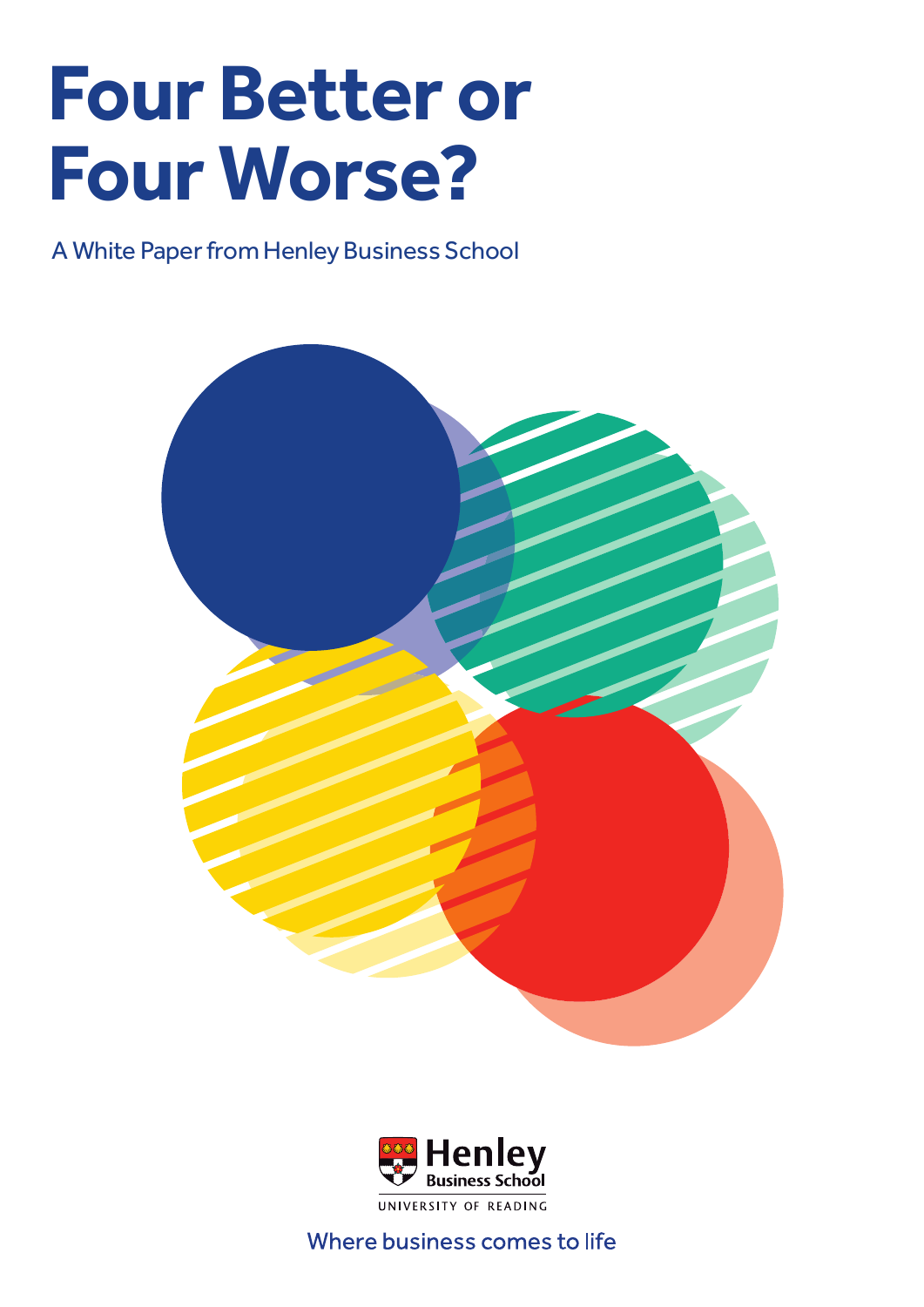

But a four-day working week won't work for all. And while more and more companies are embracing flexible working practices, it is a step too far for some. We found that some businesses had concerns about the practicalities of implementing such an initiative, including their availability to their customers. We also found that some employees were worried their colleagues would perceive them as lazy if they only worked on four days.

This report offers valuable insight to business leaders on how the 'QuadGen' view the workplace, and our thoughts on the areas where those leaders should focus their attention. It won't be long before we're all asking the question: is four better, or four worse?

#### **Professor James Walker** Director of Research at Henley Business School

Henley Business School worked with independent insights firm Delineate on extensive research to explore a key piece to the puzzle - enabling employees to lead more flexible working lives. The good news is that although it will require a change in mind-set for some businesses, the substantial benefits of enabling flexibility can come at a low cost. But in order to maximise those benefits, businesses need to be able to tailor their practices to appeal to the new 'QuadGen' workforce.

> **Dr Rita Fontinha** Lecturer in Strategic Human Resources Management



### **Foreword from Henley Business School**

We are now seeing four generations – Baby Boomers, Generation X, Millennials and Generation Z - working side-by-side. Our research explores the relationships between these workers, what drives them, what their needs are and how businesses need to adapt to meet them.

The world of work is rapidly transforming. Businesses need to better understand their employees' desires and aspirations, to enable them to recruit the best people and to keep those people happier and more productive in the workplace.

### "

When it comes to flexible working, the buzzword at the moment is the four-day working week. Several high-profile companies have already begun to trial this, while other organisations are investigating what it could mean. Our research shows there are clear benefits: we found that those organisations already offering it are seeing improvements in employee satisfaction, increased staff productivity and a reduction in sickness absence.

Our research explores the relationships between these workers, what drives them, what their needs are and how businesses need to adapt to meet them.  $\bullet \bullet$ 



Flexible working is high on all their agendas; our research shows that businesses need to embrace flexibility in order to attract the younger generations in particular. Those generations appreciate that there are benefits to working in a collaborative environment where employers are able to demonstrate they care about the physical and mental health and happiness of their employees, by providing them with the conditions for a good work-life balance.

**Professor James Walker** Director of Research at Henley Business School

**Dr Rita Fontinha** Lecturer in Strategic Human Resources Management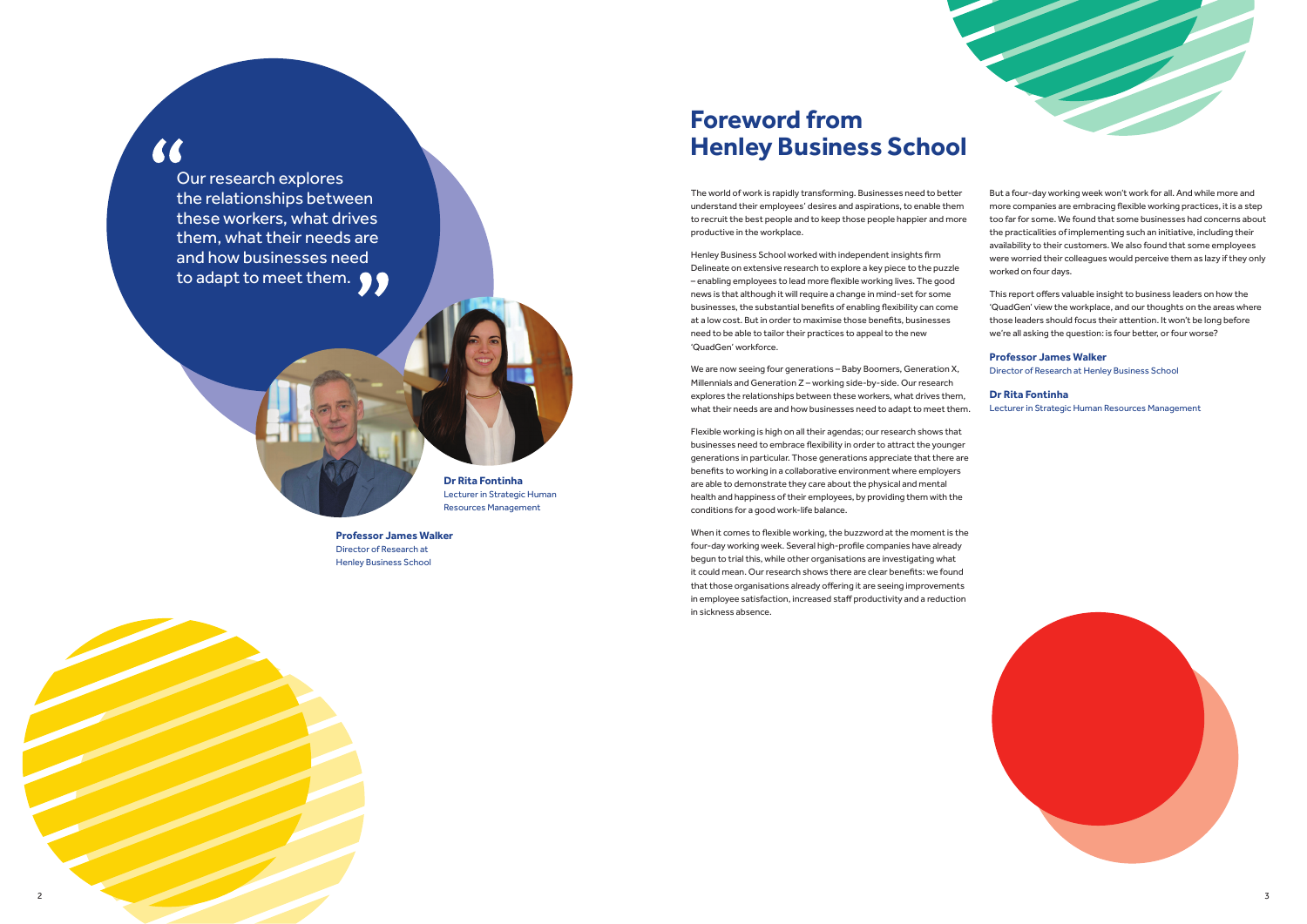### **Four to the fore**

Our research of over 500 business leaders and 2,000 employees includes businesses that have already implemented a four-day working week. The results explore the benefits, challenges and alternatives to this changing work style, an initiative that could save businesses over £104 billion a year.

In 2019, more than a third of employees (35%) in the UK now work in businesses with all four generations in place. Both employers and employees see this as overwhelmingly positive. Nearly three quarters of employees agree that a mix of ages in the workplace is 'important' (73%), and an increasingly age-diverse workforce brings many benefits. That said, each generation has its own expectations about how the workplace should function.

Organisations are only just beginning to consider what impact the 'QuadGen' workforce will have on their business and management culture. Responding positively to the call for greater flexibility could be a solution to engaging all four generations of the workforce.

Flexibility is clearly a popular solution, but employers who see the four-day working week as a 'silver bullet' to supporting the 'QuadGen' shift should also consider alternative options. There are answers to be found in employee autonomy, for example allowing employees to choose which devices they use to do their work. Employers would also be wise to explore the creative combination of work and leisure spaces to generate a different kind of business environment.

\* A four-day week; working for four days a week but being paid a full-time salary. See page 14

### **The 'QuadGen' Workforce**

**Gen Z (16-22yr olds) Millennials / Gen Y (23-37yr olds) Gen X (38-54yr olds) Baby Boomers (55+)**

> The focus needs to shift towards a greater understanding of what each generation brings to a diverse workplace. Businesses should look to find approaches that celebrate difference while also finding areas of common ground. Bringing the whole workforce together around social purpose initiatives and promoting age-diverse teams for creativity and innovation are two examples. These areas would go a long way to providing engagement without changing core working practices. 66

### **Challenges and concerns**

Inevitably, there is some resistance to implementing a new way of working. Reducing working days has its detractors. For example, for those organisations that need to provide customer service beyond standard office hours, a reduction in employee availability would be hugely impactful.

> $\alpha$ There are conflicting pressures between working flexibly and working less. The ideal of flexibility doesn't necessarily lead to fewer hours.

A lot of overtime isn't accounted for in many of our jobs, because people are increasingly assessed by objectives. With a four-day week, we need to make sure people aren't working during their time off.



Many employers believe that incorporating such shifts will be complicated to put into practice, while half of employees would not opt for this way of working if they felt their employer didn't support it properly. What becomes clear is that any shift towards a flexible working week needs to be thought through and planned thoroughly.

All employees can see the benefit of a four-day working week, but it is Gen Z and Millennials who lead the demand on businesses to make the change.

Younger employees cite shorter week options as a driver in their decision about which jobs they apply for. The reduced working week is no longer seen as an option only available to parents or carers. Now every generation believes greater work flexibility should be offered to all employees.

#### **Diverse workforce, diverse solutions**

And businesses are also recognising the need for change. High profile organisations have explored how switching to a four-day working week would impact them, while prominent political parties and industry bodies are commissioning studies into its potential. Almost half (46%) of employers in larger businesses and the public sector believe that offering a four-day working week will be important for future business success.

### **Billions in benefits**

Businesses that offer a four-day working week as part of their employee package find it has a broad set of benefits, including:

> **Dr Rita Fontinha Lecturer in Strategic HR Management**

**Dr Miriam Marra Lecturer in Finance**

Autonomy in organising your own work goes hand-in-hand with creativity. Taking an extra day out - even if you do leisure activities - will give your brain time to generate ideas. In future, we will need people who push the boundaries through creativity.



### **Driving the change**

- Improving their ability to attract and retain talent
- Increasing overall employee satisfaction
- Reporting lower employee sickness levels
- Increasing productivity

Businesses state that these factors are helping them run more cost-effectively. The combined savings to UK business is already as high as £92 billion a year, 2% of total annual turnover.

The benefits aren't just for businesses of course. Employees are reportedly less stressed and happier in organisations implementing a four-day working week. Our research highlights positive impacts on family life, mental health, and physical fitness.

And beyond the world of work, we see potential environmental benefits to a shorter working week. Fewer journeys to and from work provides a potentially large 'green' dividend with less fuel consumption and a reduction in pollution.

It is a new dawn in the workplace. The age of 'QuadGen' is here and the way businesses respond will be crucial. As Generation Z joins Millennials, Generation X and Baby Boomers, businesses are eager to find a way for this diverse workforce to co-exist. The loudest rallying cry is for greater flexibility and there is one idea that has already gained global attention: the four-day working week\* .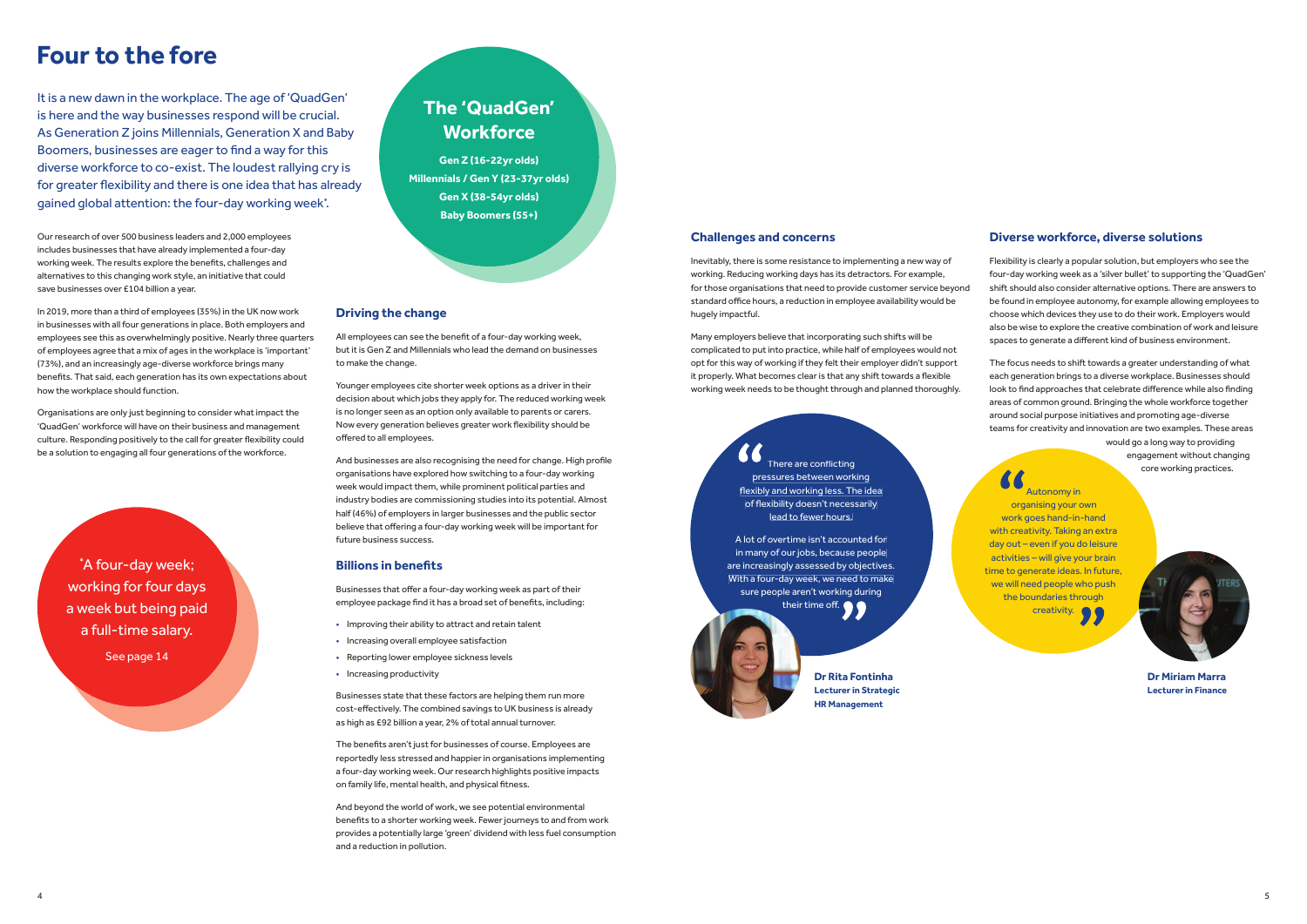## **The Flexible Edge**

Half of UK businesses (50%) we surveyed say they have enabled a four-day working week for either some or all of their staff and report they are reaping rewards. Employee satisfaction has improved, employee sickness has been reduced, and savings of almost £92 billion (around 2% of total turnover) are being made each year.

Today's challenge with implementing the four-day working week and other flexible work arrangements lies in the heritage of the term. Originating as an accommodation (i.e. a special arrangement made for a person or group with different needs), flexible work arrangements have historically been viewed as 'special' or stigmatised – contributing to concerns about utilising such programmes.

## **£92 billion**

Savings made by businesses already implementing a four-day week.

> of businesses say that **75%** offering staff flexible working is important.

## **64%**

of employers that are already offering a four-day week say there has been an improvement in productivity.

**Professor Karen Jansen Professor of Leadership and Change**

Flexibility is good for business, with employers already offering a four-day working week saying it has several clear benefits. Almost two-thirds (64%) of employers report an increase in staff productivity as well as an improvement in the quality of work being produced (63%). The experience of employers is reinforced by the beliefs of their employees, who feel that moving to a four-day working pattern would enable them to produce more work of better quality.

Part of the increase in productivity may lie in the fact that staff sickness has decreased in these businesses. 62% of businesses who offer the four-day working week say that sickness absence has been reduced. There is also a positive impact on wellbeing, with 70% of employers saying their employees feel less stressed at work and 78% say their people are happier as a result.

### **Benefits of a four-day week**

### **The power of four**

The improvement in efficiency and quality, along with the reduction in absence means savings are being made from flexible working patterns. Businesses who haven't yet implemented a four-day week believe they could save around £12 billion by moving to one which, in addition to the savings made by businesses already implementing it, makes a total combined saving of approximately £104 billion a year.

That's not to say that employers don't see the benefit of extending this flexibility beyond management. Businesses are now considering flexible working as a means of adapting to the 'QuadGen' workforce. 75% believe that offering flexible hours is an important adaptation to make, and 44% believe that the four-day working week is the right option.

Job sharing, flexitime and compressed hours are just some of the ways businesses are showing flexibility. It is now becoming more mainstream as personal priorities and lifestyles change. Countries such as the Netherlands have already passed legislation to make access to flexible hours and work location easier for employees. The UK may wish to follow suit in light of the demand for a more flexible approach, with organisations like the Trades Union Congress calling for a reduction in working hours as advances in technology emerge.

### **A growing movement**

The four-day working week is currently a flexible option or way of working found mainly in larger businesses. And in those organisations offering it, it is mainly to those in management positions. This follows the patterns we see in other types of flexible working, such as working from home, where senior managers lead the demand for this kind of benefit.

Flexible working policies are clearly an attractive proposition, a firm driver for all generations in their choice of employer. Flexible working options are particularly attractive to Gen Z employees, with 80% saying that it is an important factor when choosing where to work. And the four-day working week is seen by all as the best option within the flexible working mix. Nearly three-quarters (72%) of employees are attracted to a four-day working week.

> We're able to save cost Employees spend more time developing their skills Our employees are off ill less They produce better quality work than with a longer week It helps our organisation attract and retain the right talent It helps us attract and retain younger employees They get more work done because they're more productive We reduce the number of car journeys our employees need to make It helps us attract and retain older employees Employees are less stressed Employees are happier

- 
- - -
- It helps us attract and retain employees with children or caring responsibilities

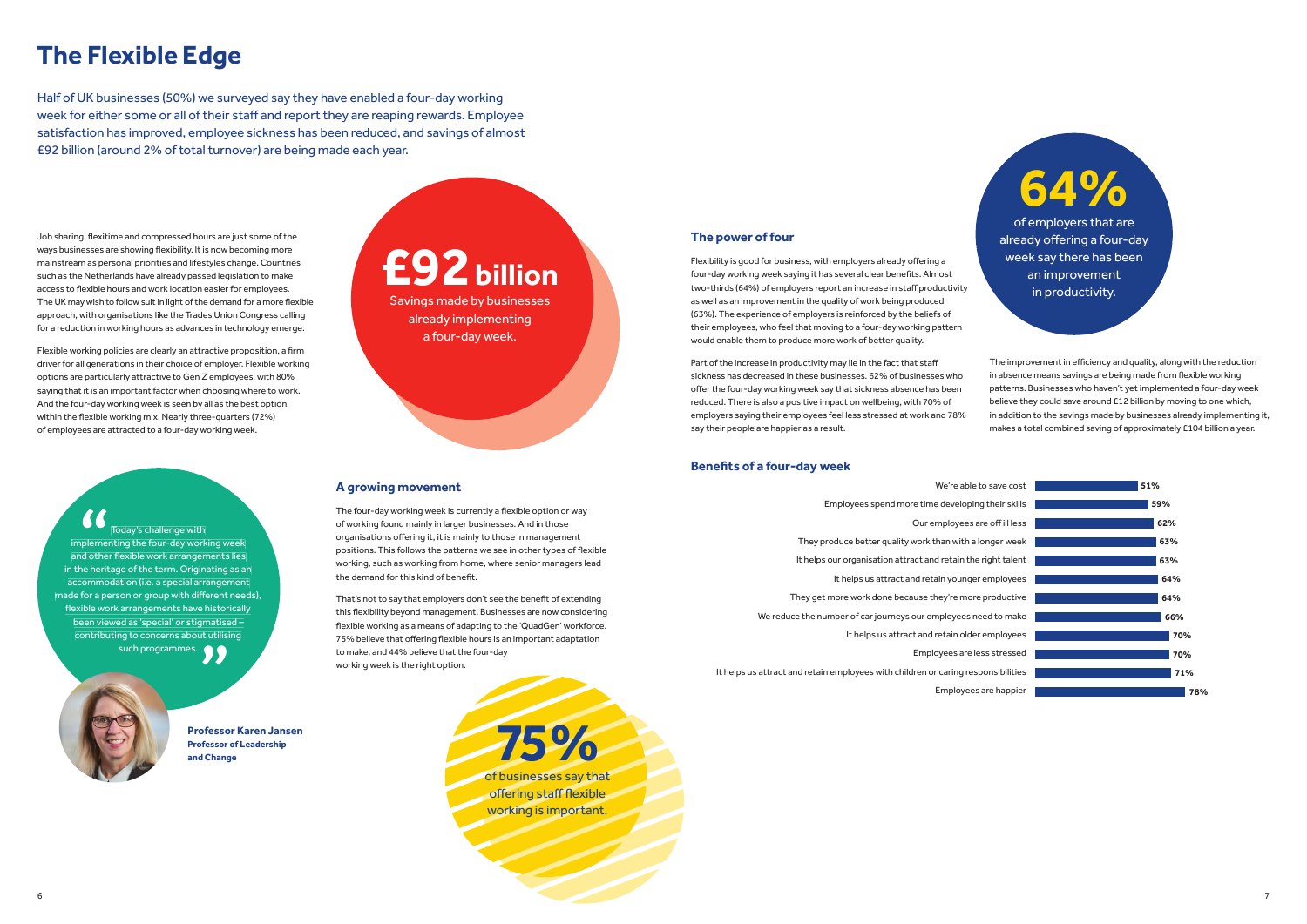If all organisations were to introduce a four-day working week, with fewer journeys to work, travel would decrease by more than half a billion miles each week. This in turn would reduce fuel consumption and travel costs and, in this scenario, car mileage could reduce as much as 9%.

fewer car journeys.

It is not just businesses that would benefit from a more flexible workforce. Moving to a four-day working week would have a knock-on effect for wider society. 69% of employees believe family life would improve as a result of the change in working practices. When asked how they would spend their extra day off, meeting up with the family was the most popular activity across all generations (66%). There would also be a positive impact on the high street, with 54% of people saying they'd use the extra day to go shopping, and a boost to charities with a quarter saying they'd use the time to volunteer.

When thinking about a four-day week, we need to understand that it's not a token day off. It's having a good, engaged, happy workforce that works to support the organisation's aims. But we need more than that. The next step would be to have a sensible approach to organising tasks in a way that gives people more autonomy. The more you can manage yourself, the better you do.  $\bullet$ 

of employers already **66%** offering a four-day week say employees make And finally, there is the potential of a 'green' dividend to having fewer people working five days a week. Around two-thirds (66%) of employers already offering a four-day week say their employees make fewer car journeys.

A final contributor to these savings is in recruitment. Of businesses already implementing a four-day week, 63% say a flexible working offer is helping them to attract the right talent, by demonstrating their forward-thinking approach to work. Notably, this is seen to attract older talent to a business (70%), as well as younger workers (64%).

> Improved family and leisure time are factors in an anticipated improvement in mental wellbeing. 70% of people believe that if they had more work flexibility their mental health would improve. This is particularly important to Millennials (76%) and even 57% of Baby Boomers, the oldest generation in the workplace, agree.

This desire for flexibility connects back to our research into the growth of the 'side hustle' (2018). Businesses recognise that their potential employees expect portfolio careers (having more than one job) to be the norm, particularly in younger generations. 64% of Gen Z say that being able to work in other employment is an important consideration for them in choosing an employer. This broader approach to work is reflected in how Gen Z and Millennials say they would spend their time away from a main job. Nearly half of Millennials (49%) and 44% of Gen Z say that they'd use an extra day off to develop their work skills, while 57% of Millennials and 51% of Gen Z would develop new skills for personal interest.

> **Dr Tatiana Rowson Lecturer in Coaching**

As well as attracting talent, the four-day working week also has the potential to improve employee retention and satisfaction. 69% of workers say they would enjoy their work more if they were able to work a four-day week. Over three quarters of employees (76%) anticipate that working fewer days would improve their overall quality of life.

#### **Benefits beyond business**

### **The Flexible Edge (Cont)**

**63%**

of businesses say that flexible working options help them attract the right talent.



The four-day week trend shows no sign of slowing down with over a third of business leaders surveyed (34%), and nearly half (46%) of those in larger businesses, saying making the switch to a four-day working week will be important for future business success, so it is likely that there will be more trials and implementations in the coming years.

**Some employees are choosing jobs, shifts, and hours that give them control over their time. Others have chosen companies that grant employees the autonomy and � exibility to achieve objectives and results regardless of when and where the work is done.**

**21st century work no longer occurs within 'normal' business hours and demands on employees' time are idiosyncratic, individualised, and are best managed by the individual. What is needed is a new mind-set for how work gets done and programs that provide all employees the ability**  to customise and manage their work to effectively **accomplish organisational goals.**

**Professor Karen Jansen Professor of Leadership and Change**



**70%** of workers believe working a four-day week would improve their mental wellbeing.

### **Utilising day off**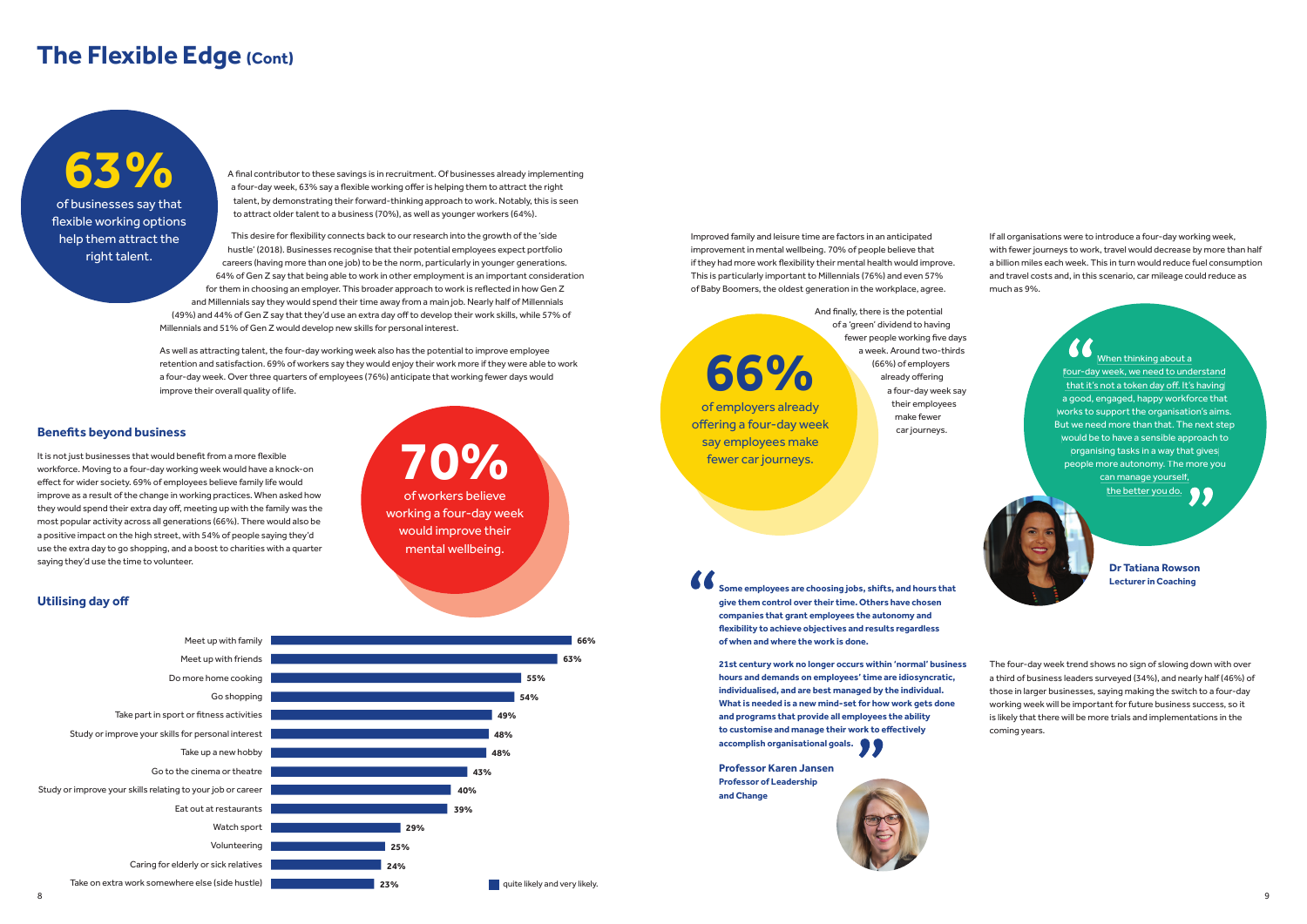## **A shift too far?**

Flexible working is the future for many businesses. 75% believe less rigid working hours are key to harmonising the age diverse workplace and 44% see a four-day working week as the right solution. However, there is a danger that this option becomes viewed as the only solution to the challenges of the 'QuadGen' workplace. For some employers however, the benefits are either unnecessary or not substantial enough to warrant implementation. Others are concerned that reducing employee availability would harm their customer relationships.

# **82%**

of businesses say being available to customers is the biggest barrier to implementing a four-day week.

The biggest concern for employers when it comes to implementing a four-day working week is customer availability. 82% of employers not currently offering a four-day working week believe ensuring employees are available to the customer outweighs the need for flexible working practices.

### **Limitations of the four-day week**

The UK economy is service dominated, and with significant internationalisation in the service sector, when many other parts of the world are working on five days a week, there are implications for companies with global platforms and connections if the UK changes to a four-day week. It's important we have plans to ensure business continuity and mitigate any negative impacts.

The impact of a four-day week may be felt differently depending on the size and maturity of the business. Start-ups may be affected differently compared to others who enjoy economies of scale. This view is not shared by their employees. Only a fifth (21%) of employees feel that availability to the customer during core hours would be affected. Similarly, a quarter (25%) of workers feel they are required to be in the office when they could be working at other locations.

These conflicting points of view indicate that some employers may be holding on to more traditional ways of working (e.g. office-based only working) and have yet to engage with their employees on alternative working routines and methods.

With fewer resources to cover core hours, pressure is on the employee to be available to the customer. An additional concern for smaller businesses is in trying to attract talent, where flexible working is increasingly seen as a required employee benefit.

### **Concern for the Customer**

Part of the challenge comes from defining what a four-day working week means. There is a lack of clarity in who chooses which day off an employee gets – the employer or the employee. Some businesses think of it as a reduction in hours whereas others think of it as compressing the same number of hours into a shorter timeframe. The challenge becomes how to implement a system that ensures consistency and fairness for all.

Additionally, some employers who have yet to implement a four-day week have cited resentment between staff (40%) as a cause for concern.

The impact on customer service is a concern for small businesses. 91% of small business employers say it would be very difficult to offer the four-day working week because it directly affects availability for customers.

**Work is not solely a place of economic transaction; it is part of our identities and a place for social interaction. A four-day week might be the right economic choice, but we need to develop a better understanding about its psychological and social side effects.** 



a four-day working week would be too complicated to manage.



**Professor Anupam Nanda Professor of Urban Economics and Real Estate** 

Over a third (39%) of people in the workplace already feel they are misunderstood by other generations. And a third say (33%) that this has made them unhappy at work. If there is a divide in the way the generations structure their working week, there is the potential to create a tribal mentality where one generation works one way, and another generation works differently.

### **Too tall an order**

Implementation and management are major issues for businesses who want to offer a four-day working week. Almost three-quarters (73%) believe it would be too complicated to manage once in place.

Employees are concerned how their employers would view their decision to opt for a shorter week. In addition, almost half of employees (45%) felt that they would be put off moving to a four-day week if they were perceived as lazy by colleagues and a third (35%) would be concerned about handing over their work to colleagues.

If an employer is considering introducing a four-day working week, any programme must have clear guidelines and management processes to maintain workplace harmony.

**Dr Washika Haak-Saheem Associate Professor in Human Resource Management**

> All generations can benefit from flexible working, but their needs will differ. It's not effective to design workflows the same way for employees who grew up in different contexts, are at different stages of life and have differing energy levels, resources and demands. Having different working styles will help retain a workforce for longer and enable them to stay fit and healthy and be their most productive.

**Changes in the ways we work will make relationships at the workplace more elusive. New forms of work such as a**  four-day week are on the rise, cutting more employees off **from frequent interaction with colleagues.** 

**Recent research found that the more friends you have at work, the longer you will stay with your company. In contrast, reduced social interaction, as a result of technological advancements and new forms of employment, leads to higher turnover because of loneliness and disengagement.** 

### **Mind the (generation) gap**

More than a third (38%) of business leaders say that having several generations in the workplace can result in conflict. Some evidently see the four-day working week as a way to please all the generations in the workplace, particularly Gen Z and Millennials. But for some employees it could have the opposite effect. For example, if employers use a shorter week to attract younger talent into their business and existing employees remain on five-day patterns, this could lead to an increase in tension between the generations. It might be that an employer's good intentions only make things worse.

Part of the 'QuadGen' challenge for business leaders is to grow understanding between an age-diverse workforce. Creating a sense of community across the generations could be the key, but 38% of employers see this as something they can do. It is possible that decreasing the amount of time employees are together could in turn limit the opportunities for inter-generational understanding.



**Dr Tatiana Rowson Lecturer in Coaching**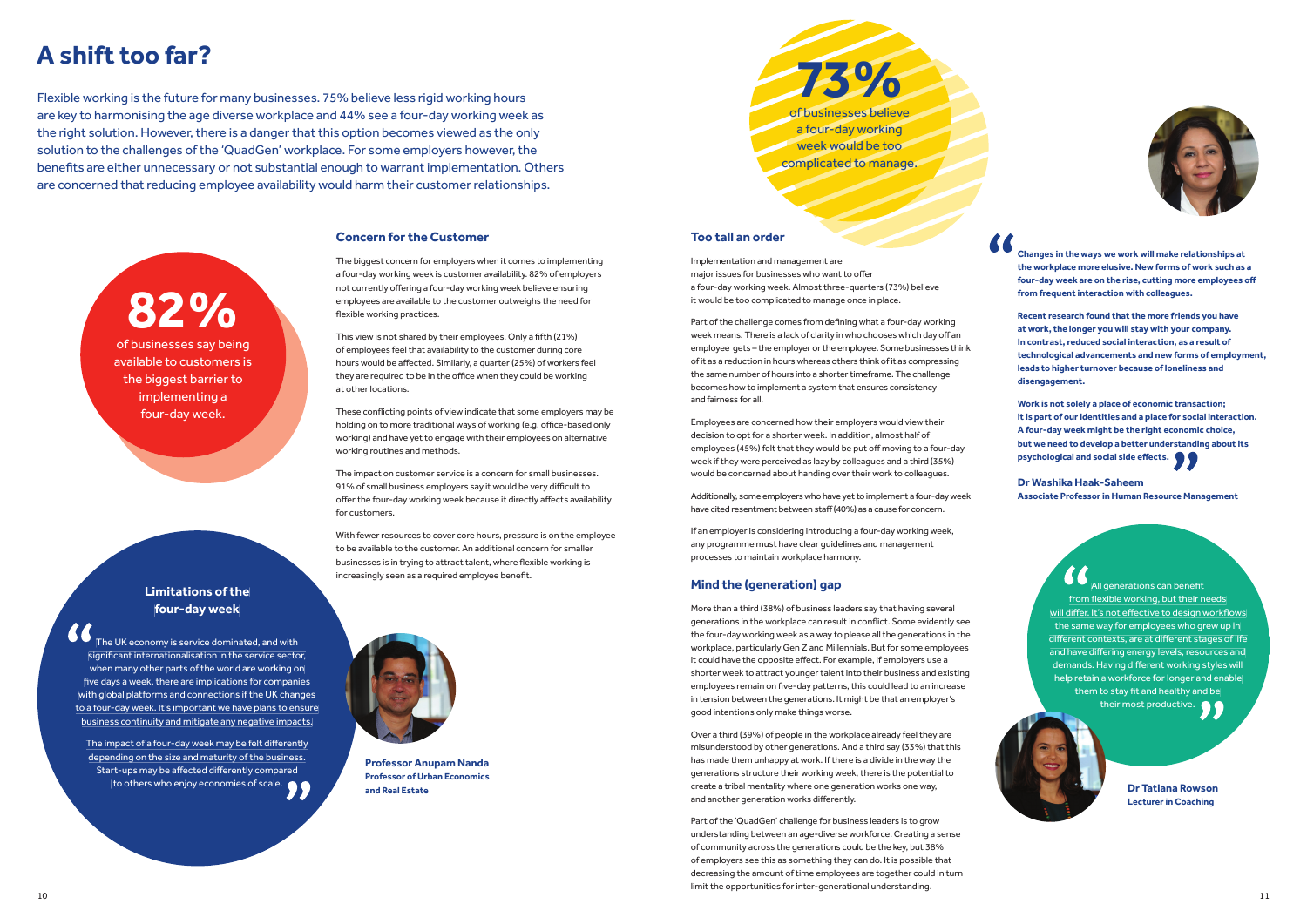### **Think broader**

Improving inter-generational working is something that employers and employees both agree on. 84% of employers and 71% of employees believe that developing the relationships between the generations would improve the balance of skills across the workplace. They also agree it would improve the wider working environment, develop innovation through diverse thinking, and enable everyone to make a more effective contribution to the workplace.

The four-day working week has its merits, but it may not be the optimal solution for every 'QuadGen' challenge. Businesses should consider a variety of options to meet the needs of the increasingly age-diverse workforce.

> Recognising the differences in the ways generations want to work, and supporting them to do so, should be seen as a strength for an employer in attracting and retaining talent of all ages. Communicating the positive aspects can only increase awareness, understanding and collaboration between the generations.

So, what else can employers do to develop collaboration and interaction between the generations? Trying to find one single solution to fit all exacerbates the challenge. It would be more beneficial to think broadly and find a variety of ideas that meet the needs of the generations. The four-day working week could still be included, but as part of the wider mix of flexible working arrangements and other initiatives.

Gen Z have a particular viewpoint on their careers. They expect to have a variety of work experiences. Similarly to their older colleagues, 88% of Gen Z still value pay and common benefits such as medical insurance and pensions, but they also believe that a career for life is a thing of the past. Their career interests are wider and they're more likely to expect a portfolio career (where they have more than one job). They're also following where Millennials have led, by engaging in a side hustle. As our 2018 'side hustle' White Paper shows, 34% of those aged 16-24 have a secondary job or businesses to their main career.

As for all workers, they need to know that careers are becoming vastly more varied and they really need to focus more on how they continuously renew skills and knowledge that will keep them employable.

### **Support and celebrate difference**

The desire in both Gen Z and Millennials to embrace portfolio careers and 'side hustling' sees them targeting their use of an extra day off. While some employees say time away from the office would be used for leisure activities, or to be with their family, over half of Millennials and Gen Z would use time away from their main job to develop skills for their personal interest.

But Gen Z feel that their working environment needs to function differently, and more than three-quarters (77%) believe that an office with great facilities for leisure and work is important.

The younger generations want autonomy, mastery and purpose. And if they get them, they'll give everything, and you'll have a highly energised workforce. A four-day week could be a way of achieving that if it makes them feel trusted and empowered.

Businesses have an opportunity to embrace the new skills being developed and work with the younger generations to explore how they can help them enhance a broader set of skills, for the benefit of both the employee and the employer. Applying these skills in inter-generational situations would lead to new ways of



thinking and innovation. Younger generations are responding to changes in the workplace - it's not that they are genetically pre-disposed towards certain work practices. Rather they recognise that a 'job for life' is no longer the norm and so they really have to think and work differently. In addition, they have grown up in a more diverse, international world compared to previous generations, and many now expect a progressive stance on LGBTQ+, race, gender, and disability issues from businesses. They also expect more open working environments and better approaches to flexible working (including side hustling) to meet their expectations on work-life balance.

> WOKE [woke] [adjective] being alert to social issues, discrimination and injustice.

This shift in the psychological contract between an employer and employee, also means that young people (and many people from all four generations) now expect companies to share similar values and ethics, in exchange for their loyalty. Employers need to recognise these changing attitudes if they want to engage talent from all four generations.

**Naeema Pasha Director of Careers**

### **Encourage autonomy**

The way businesses use technology could be another way to improve inter-generational working. Two-thirds of business leaders (66%) believe that adapting technology to the needs of each generation is important. But they also acknowledge that it is hard to keep pace with the technology demands of younger workers.

Gen Z, raised in an always on, always connected environment, cite the ability to choose their own technology as a driver of where they want to work (66%). Providing employees with greater autonomy over their working methods is a quick win for employers.

Technology and ways of working matter, but even more important to younger generations is the workspace itself. Increasingly workplaces are being designed for greater inter-connectedness and to foster collaboration.

**Dr Benjamin Laker Professor of Leadership** 

### **Share your purpose**

Younger generations increasingly see their careers as an expression of who they are and what matters to them. More than half of Gen Z (53%) agree that they need to be able to express important values through their jobs. And all generations agree (84%) that an employer's values are an important aspect in making them an employer of choice. This is common ground for generations and an opportunity for business leaders to leverage 'QuadGen' unity.

It is not just about values however, it is also about impact and action. Many business leaders (56%) believe that taking an ethical stand on important issues is a factor in attracting younger generations to their organisations.

Gen Z agree. Nearly two-thirds want careers that enable them to have a positive impact on society. So, it is possible that we are actually witnessing the birth of the 'Wokeplace'. Here is an opportunity for businesses to develop an environment where strong human values, social consciousness and authentic purpose are a uniting force across the generations.



**f f** The world is more multifaceted now, with different family **structures, and quite rightly people are starting to need more purpose from their jobs. It's a big part of you; you spend more time at work than at home. You have to get purpose from it, otherwise it's not going to be a particularly rewarding exercise, and that means you won't be engaged, and your productivity will be low.** 

**Dr Benjamin Laker Professor of Leadership**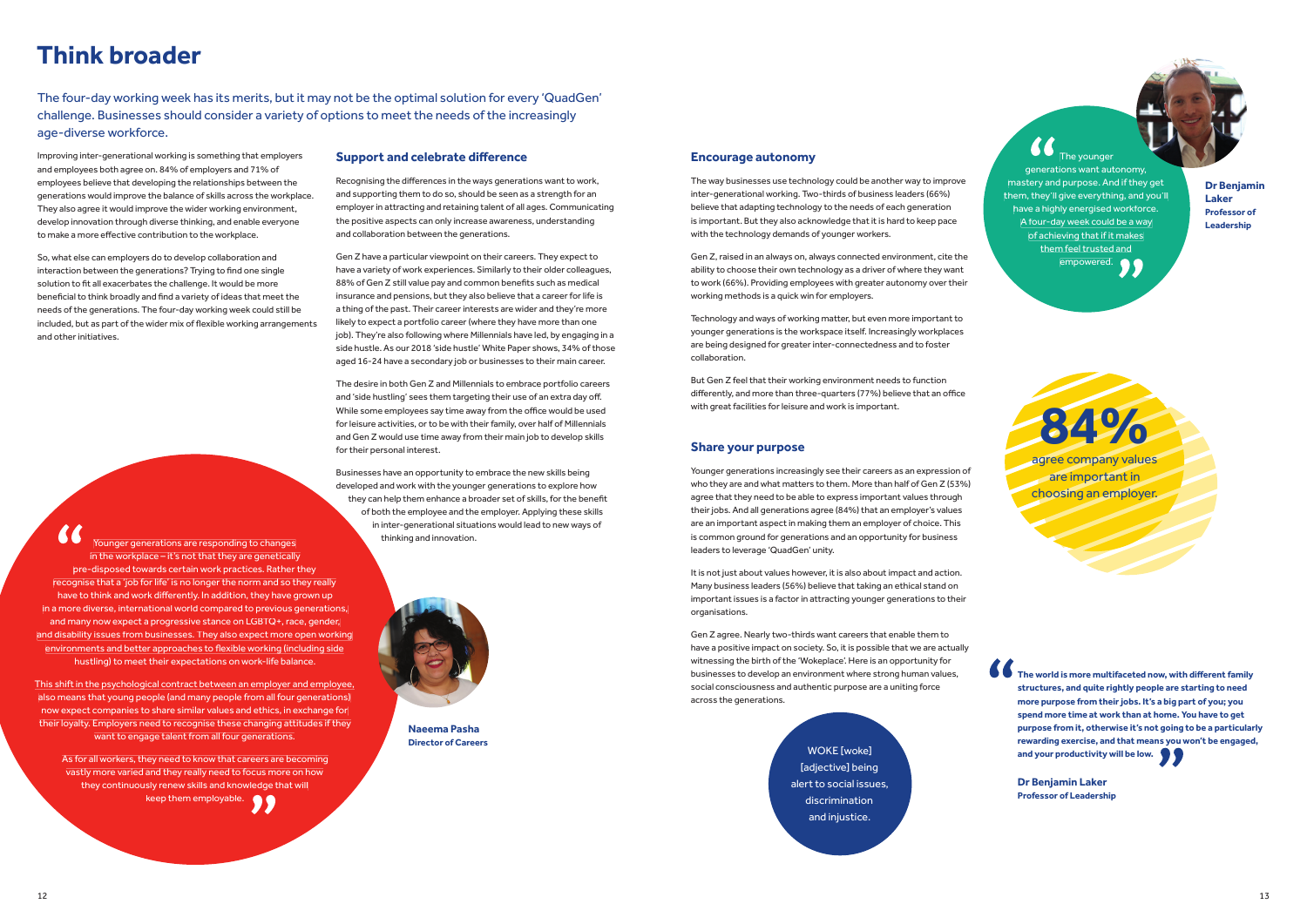

### **About the study**

The research set out to investigate the quad generation workforce and comprised a rigorous and large-scale investigation of the scale, nature and impact of changing working practices across the UK.

Henley Business School worked with independent insights firm Delineate, and their sister fieldwork company opinion.life, who were commissioned to conduct the survey in partnership with the Business School, whose experts provided commentary and analysis on the findings.

- A national sample of 505 C-suite UK business leaders and owners
- The sample was structured to achieve representation across business sizes, with the following distribution of employees: Zero – 70, Micro (1-9) – 133, Small (10-49) – 86, Medium (50-249) – 78, Large (250+) – 138
- Financial contributions are calculated using a weighting scheme data based on ONS company turnover data
- The margin of error for a sample of n=505 is +/- 4.4% at the 95% confidence level.

An initial phase of qualitative interviews was carried out, in order to identify key themes, trends and language to be used in the quantitative phase:

- A base sample of 2,063 UK adults aged 16+, which was nationally representative by age, gender and region (Source: ONS), regardless of working status
- The base sample provided representative sub-samples of working people as follows:
- Gen Z (16-22) N = 206
- Millennials / Gen Y (23-37s) N = 717
- $-$  Gen X (38-54s)  $-$  N = 694
- Baby Boomers (55+) N = 446
- The margin of error for a sample of n=2,063 is +/- 2.2% at the 95% confidence level
- Four telephone depth interviews with business leaders, one in each generation
- Four telephone depth interviews with working people, one in each generation
- Five telephone interviews with subject matter experts from Henley Business School

This was followed by two quantitative online surveys among the following audiences, conducted in May 2019:

#### **Business Leaders**

### **Working People**

Survey participants were selected from online consumer panels and then invited to complete the online survey by mobile or computer.

#### **Key definitions**

'Four-day week' refers to the working pattern where businesses offer some or all of their staff the ability to work for four days while still being paid a full-time salary. We include businesses where four-day weeks are only offered to some staff (e.g. senior management). We are neutral about the number of hours worked, hence our definition includes compressed hours patterns, where full-time working hours may be fitted into four days.

Cost-saving estimates: Business leaders were asked to estimate, taking everything into account (including changes in productivity, employee satisfaction, business running costs, etc) the impact that offering employees a four-day week had on their costs. They were asked to express the change in cost in terms of percentage of turnover. The data was summarised in bands by organisation size and percentage change and applied to total UK organisational turnover by employee size band 1 to enumerate the net cost change in UK£.

1 Source: Business Population Estimates for the UK and Regions, Department for Business, Energy and Industrial Strategy, 2018.